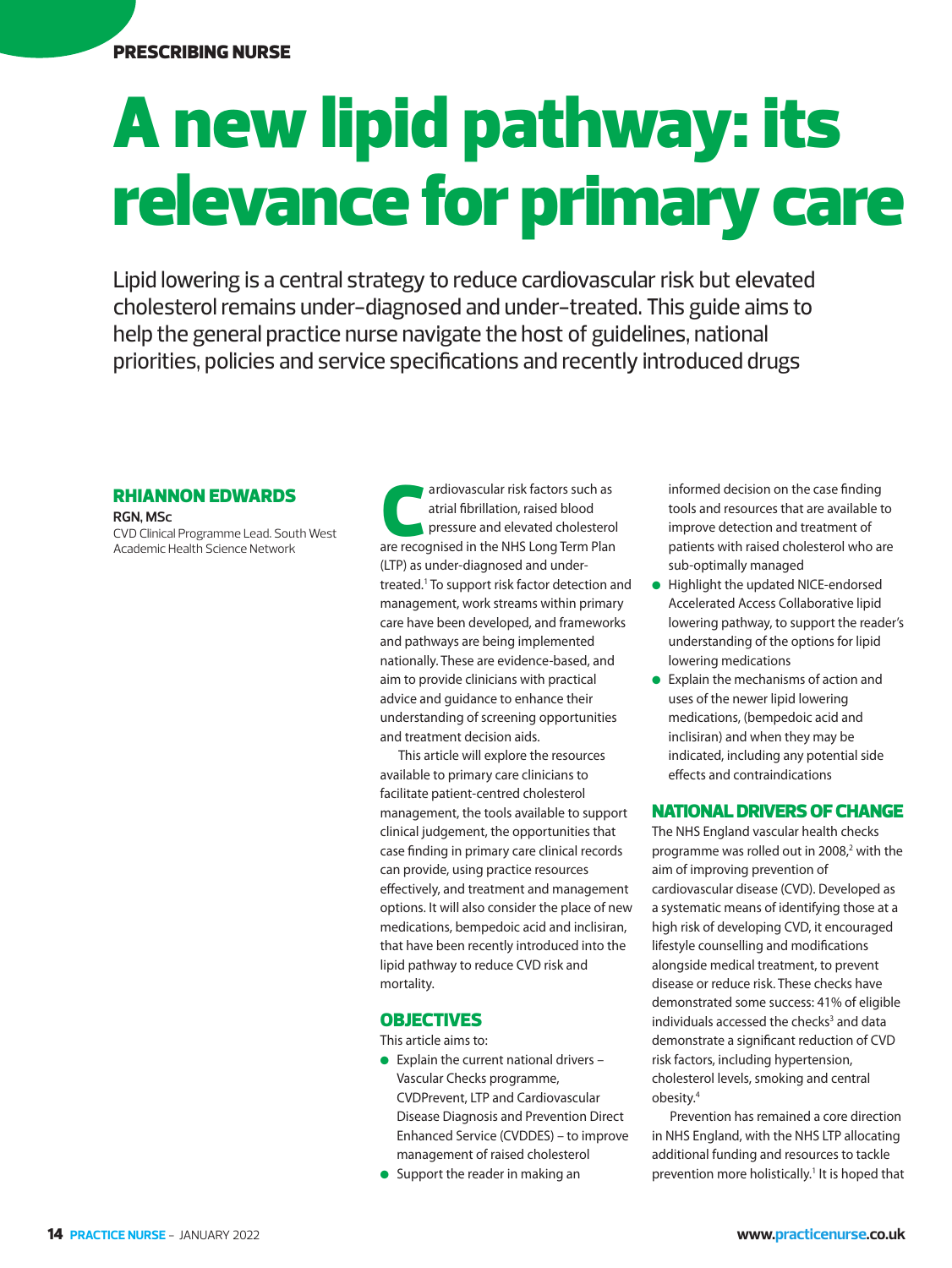this will not only help people stay healthy but also moderate demand on the NHS until 2025.

# Direct Enhanced Service (DES) plans

The Network Contract CVDDES specification<sup>5</sup> includes requirements for the delivery of a CVD prevention and diagnosis service by primary care networks, and aims to reduce the impact of the A, B, Cs of CVD (**A**F, high **B**lood pressure/hypertension and **C**holesterol). As a measure to reduce workload during the pandemic, last year practices were asked to focus on hypertension. From April 2022, the objectives will be expanded to include detection and management of AF, and addressing cholesterol in the context of CVD risk, including the detection and management of FH. Nonetheless, the recent surge in cases of the omicron variant of COVID-19 could impact these objectives.

## CVDPrevent audit

The CVDPrevent audit Quality Improvement (https://www.cvdprevent. nhs.uk/qualityimprovement?period=1&area=115) has been developed to support the CVDDES. It provides real-time practice level data on diagnosis and treatment of the high-risk conditions for CVD6.<sup>6</sup> The CVDPrevent audit is a resource available to primary care to identify 'at risk' individuals, focus on the gaps that exist in current service delivery, and consider opportunities to redesign pathways of care to address barriers. This could include utilising the workforce differently, and building capacity in the system by pooling resources and upskilling staff to manage elements of patient care. As suggested by the Primary Care Workforce Commission,<sup>7</sup> in terms of the significant challenges in primary care, this is an essential component to consider with an ageing population, increased workload and increasingly complex conditions. Healthcare professionals will need to develop new roles, and patients will begin to be seen by new types of healthcare professional.

## Case-finding tools to support lipid management and FH

Case finding tools in general practice patient administration systems have long been in existence, linked with auditing and managing the care of patients with long term conditions



The CDRC tool has been developed alongside clinicians in the North East of England and can work with both EMIS and SystmOne software. Aspects of this tool include resources to help practices manage their patients' lipids, and search options for observing the current status of lipid management at practice, PCNs and CCG level, enabling benchmarking within regions. One of the other useful aspects of this tool is the ability to view previous and current medication, to support conversations with patients about their treatment history, and offer opportunities to trial alternative lipid lowering medication. This can be done alongside the statin intolerance pathway (awaiting an update in line with the recently published Lipid pathway), created by the Accelerated Access Collaborative and available at

https://www.england.nhs.uk/aac/wpcontent/uploads/sites/50/2020/08/Statin-Intolerance-Pathway-NEW.pdf. In addition, CDCR has opportunities to identify those who may meet FH criteria and those eligible for proprotein convertase subtilisin/kexin type 9 (PCSK9) inhibitors. More information can be found in Lipids, Familial Hypercholesterolaemia (FH) and PCSK9i

Guide for SystmOne at https://cdrc.nhs.uk/ resources/fh/lipids-familial-hypercholesterol aemia-fh-and-pcsk9i-systmone-guide/

The UCLP has also developed and defined a search and stratification tool alongside their Proactive Care Framework. This tool can be adapted to meet local needs if required, and it supports decision-making by stratifying patients into low, medium, and high-risk of deterioration. As a package of support from primary care, the case finding tools not only highlight patients in need of review, but they also offer signposting to relevant NICE and other clinical guidance. The educational resources collated within the package enable clinicians to provide relevant information to patients to promote understanding of the impact of treatment and therefore support concordance with prescribed medication. Support stratification of the Comparison of the Comparison of the CCL Procent of the CCL Procent Constrained a search and stratification tool alongside<br>their Procentic CR Famework. This too longside<br>agency can be adapted t

#### Decision-making support

Since the start of the COVID-19 pandemic, there has been a lack of chronic condition management across all sectors due to the risks associated with the virus and limited NHS capacity. This could jeopardise the sustainability of healthcare systems by worsening the condition of patients with chronic conditions.<sup>8</sup> Supporting the heath service to maintain some level of chronic disease management in primary care during COVID-19 recovery was the rationale behind the development of the UCLP Proactive Care Frameworks (https://uclpartners.com/ proactive-care/ ).

The Frameworks were developed to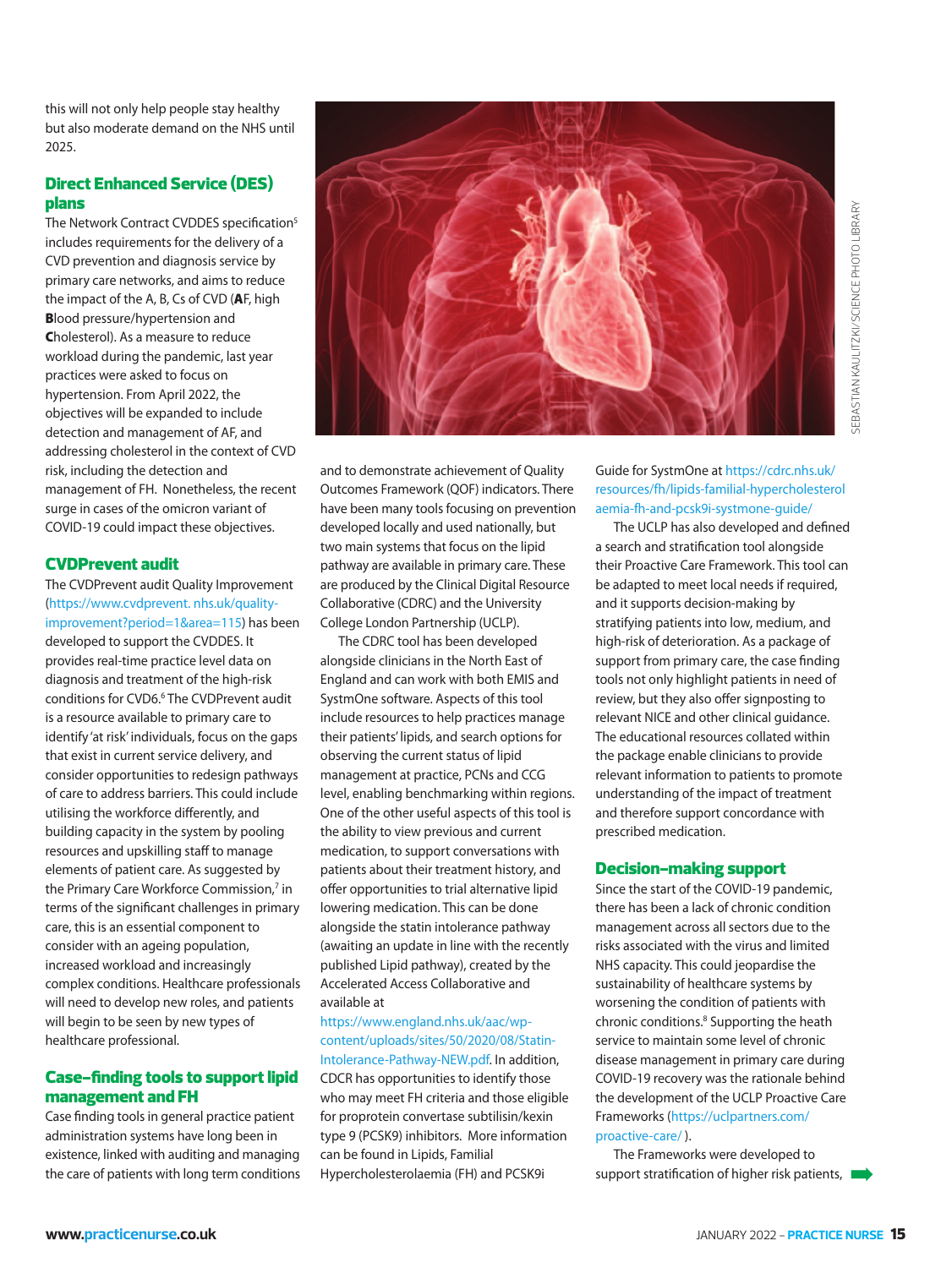# PRESCRIBING NURSE

so that all members of the primary care team could prioritise patient care, and more effectively manage workload pressures; they aim to maximise remote care and optimise personalisation and support for self-care.<sup>9</sup> Supported by the UCLP case finding search tool, clinicians are able to search for patients at the greatest risk, and categorise them into priority groups. These individuals can then be managed using appropriate clinician support (Table 1).

### TREATMENT PATHWAYS

Healthcare pathways have been used routinely for the past four decades to reduce unwarranted variation and improve patient outcomes.10

Pathways are not rules to be followed, but are instead guidelines for the optimal sequencing and timing of interventions by clinicians, nurses and other healthcare professionals, for a particular diagnosis or procedure, designed to minimise delays and resource utilisation and to maximise the quality of care.<sup>11</sup>

The National Institute of Health and Care Excellence (NICE) uses evidence to

construct guidelines, quality standards, pathways and technology appraisals, so clinicians and commissioners can ensure both the NHS and patients have access to robust decision-making resources. Included in the NICE portfolio are resources for lipid modification, hyperlipidaemia (including FH), PCSK9 inhibitors (alirocumab and evolocumab) and inclisiran. NICE pathways also offer robust patient decision-making aids. With the increasing recognition that patients should be involved in decision-making with regard to their treatment plan, $12$  this is key to enhancing patient concordance with treatment.

In addition, the NHS Accelerated Access Collaborative provides mechanisms to support faster adoption of innovations into the NHS. In June 2020, their first lipid pathway was produced and endorsed by NICE, alongside additional documents including the statin intolerance pathway. These resources gave clinicians the first opportunity to see all the relevant information on one page.

# LIPID LOWERING PATHWAY

The NICE clinical pathway for lipid modification (https://pathways.nice.org. uk/pathways/cardiovascular-diseaseprevention/lipid-modification-therapy-forpreventing-cardiovascular-disease) includes interactive flow charts to support clinical decision-making, as well as signposting to additional documents such as quality standards.\* Although the pathways can aid understanding of the topic area and provides access to further information, they can be challenging to use during brief consultations. Therefore, the AAC has created a NICE-endorsed lipid 'pathway on a page' which collates all of the NICE guidance from primary to secondary prevention in one easy-to-view document. This was updated in December 2021 and is available at

https://www.england.nhs.uk/aac/wpcontent/uploads/sites/50/2020/04/Lipid-Management-Pathway-NEW-version-4.pdf

\*NB. NICE has announced that the Pathways site will be withdrawn in Spring 2022 and subsequently may not reflect latest guidance

# TABLE 1. UCL PARTNERS PROACTIVE CARE FRAMEWORK. CHOLESTEROL – SECONDARY PREVENTION

| Healthcare assistant/<br>other appropriately<br>trained staff                                  | Gather information e.g.<br>Self-management e.g.<br>Behaviour change e.g.                                                                                                                                                                                                                                                                                                                                                                                                                                                     | alcohol                                              | Up to date bloods, BP, weight, smoking status<br>signpost to shared decision making resources | Education (cholesterol, CVD risk), BP monitors (what to buy, how to use),<br>Brief interventions and signposting e.g. smoking, weight, diet, exercise, |
|------------------------------------------------------------------------------------------------|------------------------------------------------------------------------------------------------------------------------------------------------------------------------------------------------------------------------------------------------------------------------------------------------------------------------------------------------------------------------------------------------------------------------------------------------------------------------------------------------------------------------------|------------------------------------------------------|-----------------------------------------------------------------------------------------------|--------------------------------------------------------------------------------------------------------------------------------------------------------|
| <b>Stratification</b>                                                                          | <b>Priority One</b><br>Not on statin<br>therapy                                                                                                                                                                                                                                                                                                                                                                                                                                                                              | Priority 2 (A)<br>On suboptimal<br>intensity statin* | <b>Priority Two (B)</b><br>On suboptimal<br>statin dose**                                     | Priority Three - routine follow up<br>Suboptimal non HDL (>2.5mmol/l)<br>levels despite maximal statin<br>therapy                                      |
| <b>Prescribing</b><br>clinician                                                                | Optimise lipid modification therapy and CVD risk reduction<br>Review CVD risk factors, lipid results and liver function tests<br>1.<br>Initiate or optimise statin to high intensity - e.g. atorvastatin 80mg<br>2.<br>Titrate therapy against reduction in LDLc/non-HDLc (statin>ezetimibe>PCSK9i)<br>3.<br>Optimise BP and other comorbidities<br>4.<br>5.<br>Use AAC statin intolerance pathway <sup>+</sup> and shared decision-making tools to support adherence<br>Arrange follow-up bloods and review if needed<br>6. |                                                      |                                                                                               |                                                                                                                                                        |
| uploads/sites/50/2020/08/Statin-Intolerance-Pathway-NEW.pdf<br>Adapted from UCL Partners, 2021 |                                                                                                                                                                                                                                                                                                                                                                                                                                                                                                                              |                                                      |                                                                                               | *Simvastatin; **Atorvastatin 40mg; *AAC statin intolerance pathway - https://www.england.nhs.uk/aac/wp-content/                                        |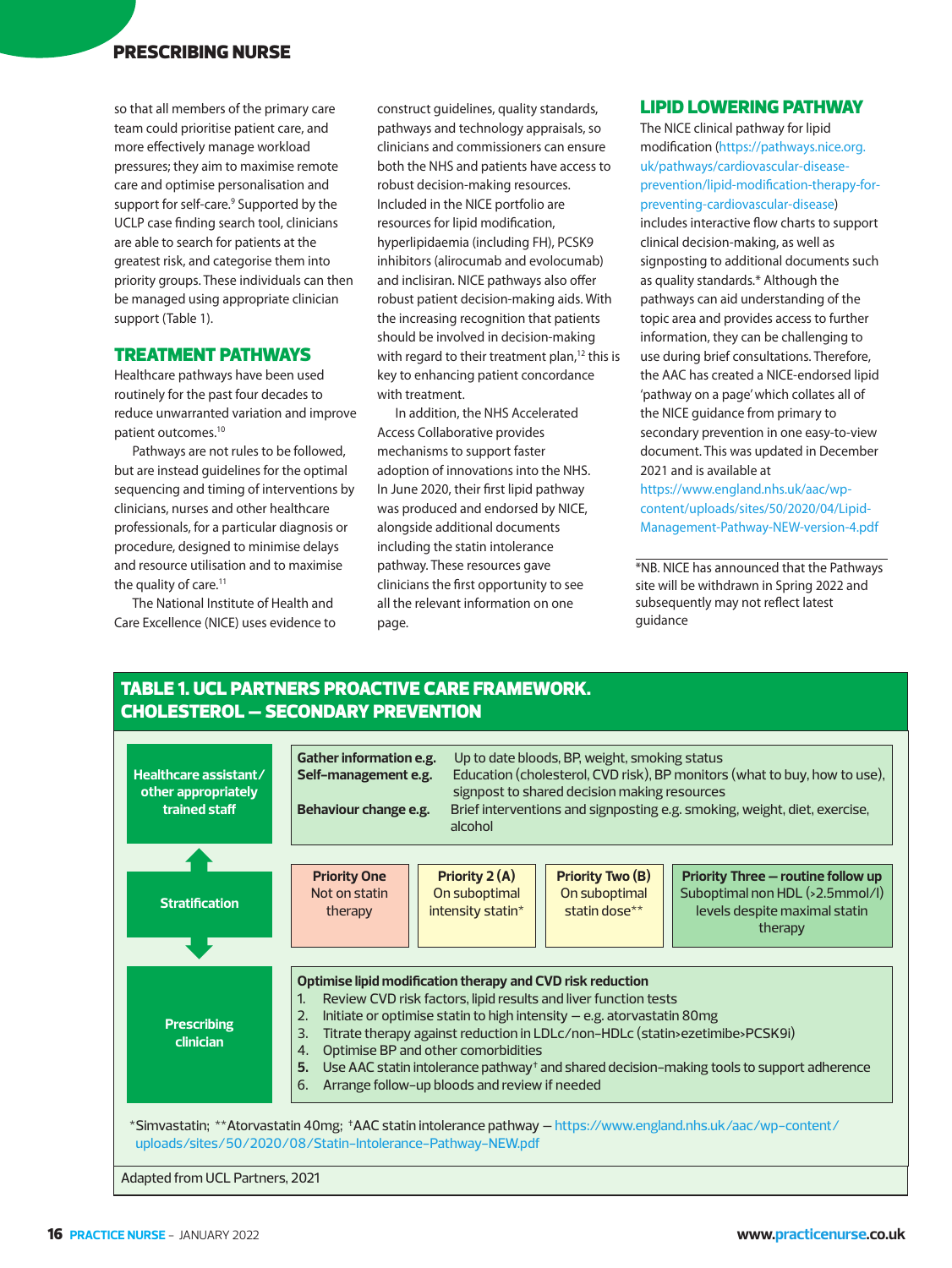The AAC pathway sets out criteria for prescribing statins, plus or minus additional lipid lowering drugs, and also gives a clear indication for when newer, injectable therapies should be considered (Box 1). As general practice nurses will already be familiar with the use of statins and ezetimibe, and PCSK9i is initiated in specialist settings, their place in therapy will not be rehearsed here. However, new medications have been included in this pathway, so a brief explanation of bempedoic acid and inclisiran can be found below, to improve the understanding of the reader regarding the opportunity to reduce low density lipoprotein cholesterol (LDL-C) levels further, with the focus of ensuring the patients cholesterol is managed to target.

It should be noted that neither of these drugs have CVD mortality outcome data, although robust evidence exists for causal links on LDL-C lowering and a reduction in atherosclerotic CVD.13,14 NICE guidance

recommends that where possible, these drugs should always be initiated after statins, unless statins are not tolerated.

#### Bempedoic acid

Bempedoic acid is an oral medication and has a similar mode of action to statin therapy in terms of its impact on the suppression of cholesterol 'synthesis', compensatory LDLR upregulation, and LDL particle clearance from the blood. Bempedoic acid works higher up the same pathway as statins by inhibiting the ATPcitrate lyase (ACL) enzyme rather than 3-hydroxy-3-methyl-glutaryl-CoA (HMG-CoA) reductase. Bempedoic acid is a prodrug and can therefore only be activated by the enzyme ACSVL1, which is only present in liver cells, not skeletal muscle.15 This means that bempedoic acid does not impact on skeletal muscle, and potentially avoids the myotoxicity (e.g. rhabdomyolysis) associated with statin therapy.16 As previously mentioned, there

is currently no specific evidence of a reduction in major cardiovascular events, however the CLEAR outcomes trial will enable further understanding of the mechanisms of action and will report in the second half of 2022.17 The AAC considers bempedoic acid suitable for primary care prescribing alongside maximum tolerated statins and other lipid lowering medications. It is indicated in both primary and secondary prevention of CVD, where LDL-C levels have not been reduced to target or where statins are contraindicated or intolerance has been confirmed.18

Adverse effects: Common or very common: anaemia, gout, hyperuricaemia (discontinue treatment when experienced alongside gout) and pain in extremity. Unknown frequency: diarrhoea, muscle spasms and nausea.19

Discontinue treatment if transaminase levels persist at 3 x upper limit of normal. Contraindications and cautions: avoid in

➡

# BOX 1. OPTIONS FOR CONTROLLING NON-HDL-C/LDL-C

adherence, then consider the following options based on shared decision-making with the patient  $\blacksquare$ If maximum tolerated dose of statin does not control non-HDL-C/LDL-C well enough after 3 months, confirm statin ➡

➡ If recommended statin treatment is contraindicated or not tolerated follow the AAC Statin Intolerance Algorithm\*

If statin intolerance is confirmed consider:

➡ **Ezetimibe 10mg monotherapy**. Assess response after 3 months (NICE TA385) **Ezetimibe 10mg/bempedoic acid 180mg** when ezetimibe alone does not control non-HDL-c sufficiently (NICE TA694)

If non-HDL-C remains >2.5mmol/l despite other lipid lowering therapies consider injectable therapies – arrange fasting blood test and assess eligibility criteria (TA393/394, TA733) Ezetimibe 10mg daily (NICE TA385). Reassess after 3 months. If non-HDL-C remains >2.5mmol/l despite other lipid lowering therapies consider injectable therapies – arrange fasting blood test and assess eligibility

#### **Injectable therapies**

If non-HDL-C is >2.5mmol/l arrange fasting blood test and assess eligibility

**Inclisiran** – if fasting LDL-C ≥ 2.6mmol/l despite maximum tolerated lipid lowering therapy (TA733)

*OR*

**PCSK9i**

See NICE TA393\*\*/4† for thresholds

*Inclisiran and PCSK9i should not be prescribed concurrently*

\*https://www.england.nhs.uk/aac/wp-content/uploads/sites/50/2020/08/ Statin-Intolerance-Pathway-NEW.pdf

\*\*https://www.nice.org.uk/guidance/ta393/chapter/1-Recommendations †https://www.nice.org.uk/guidance/ta394/chapter/1-Recommendations